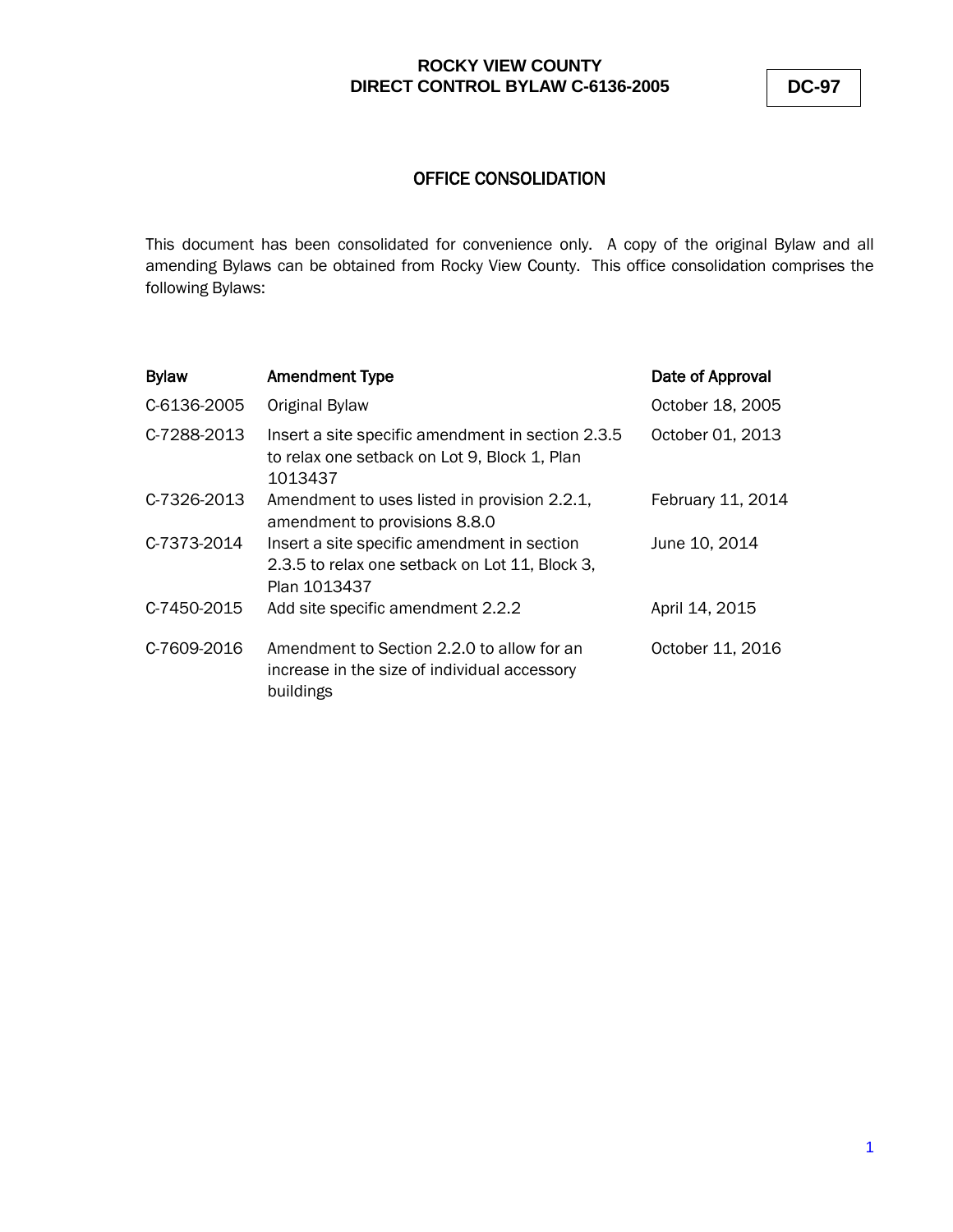**DC-97**

# **MUNICIPAL DISTRICT OF ROCKY VIEW #44 BYLAW C-6136-2005**

- A Bylaw of the Municipal District of Rocky View No. 44 to amend Bylaw C-4841-97.
- **WHEREAS** the Council deems it desirable to amend the said Bylaw; and
- **WHEREAS** the Council of the Municipal District of Rocky View No. 44 ("the Municipality") has received an application to amend Section 5, Land Use Maps No. 32 and 32-1 of Bylaw C-4841-97 to redesignate a portion of the NE 23-23-27-W4M from General Business District and Hamlet Industrial District to Direct Control District as shown on attached Schedule "A" ("the Lands"); and
- **WHEREAS** a notice was published on September  $20<sup>th</sup>$ ,  $2005$  and September  $27<sup>th</sup>$ ,  $2005$  in the Rocky View Weekly, a newspaper circulating in the Municipal District of Rocky View No. 44 advertising the Public Hearing for October 18<sup>th</sup>, 2005; and
- **WHEREAS** Council held a Public Hearing and have given consideration to the representations made to it in accordance with Section 692, Section 230 and Section 606 of the Municipal Government Act, being Chapter M-26 of the Revised Statutes of Alberta, 2000, and all amendments thereto.

**NOW THEREFORE** the Council enacts the following:

- 1. That Part 5, Land Use Maps No. 32 and No. 32-1 of Bylaw C-4841-97, to redesignate a portion of N.E. 23-23-27-W4M, be amended from General Business District and Hamlet Industrial District to Direct Control District with special guidelines in order to accommodate the development of singledetached, multi-family, public service and business industrial uses, as shown on the attached Schedule "A" attached hereto and forming part of the Bylaw;
- 2. That a portion of the lands located within N.E. 23-23-27-W4M are hereby redesignated to Direct Control District as shown on Schedule "A" attached hereto and forming part of the Bylaw; and,
- 3. That the special regulations of the Direct Control District comprise:
	- 1.0.0 General Regulations
	- 2.0.0 Land Use Regulations Development Cell 1 Single-family Residential
	- 3.0.0 Land Use Regulations Development Cell 2 Multi-family Residential
	- 4.0.0 Land Use Regulations Development Cell 3 Business Commercial
	- 5.0.0 Land Use Regulations Development Cell 4 Business Light Industrial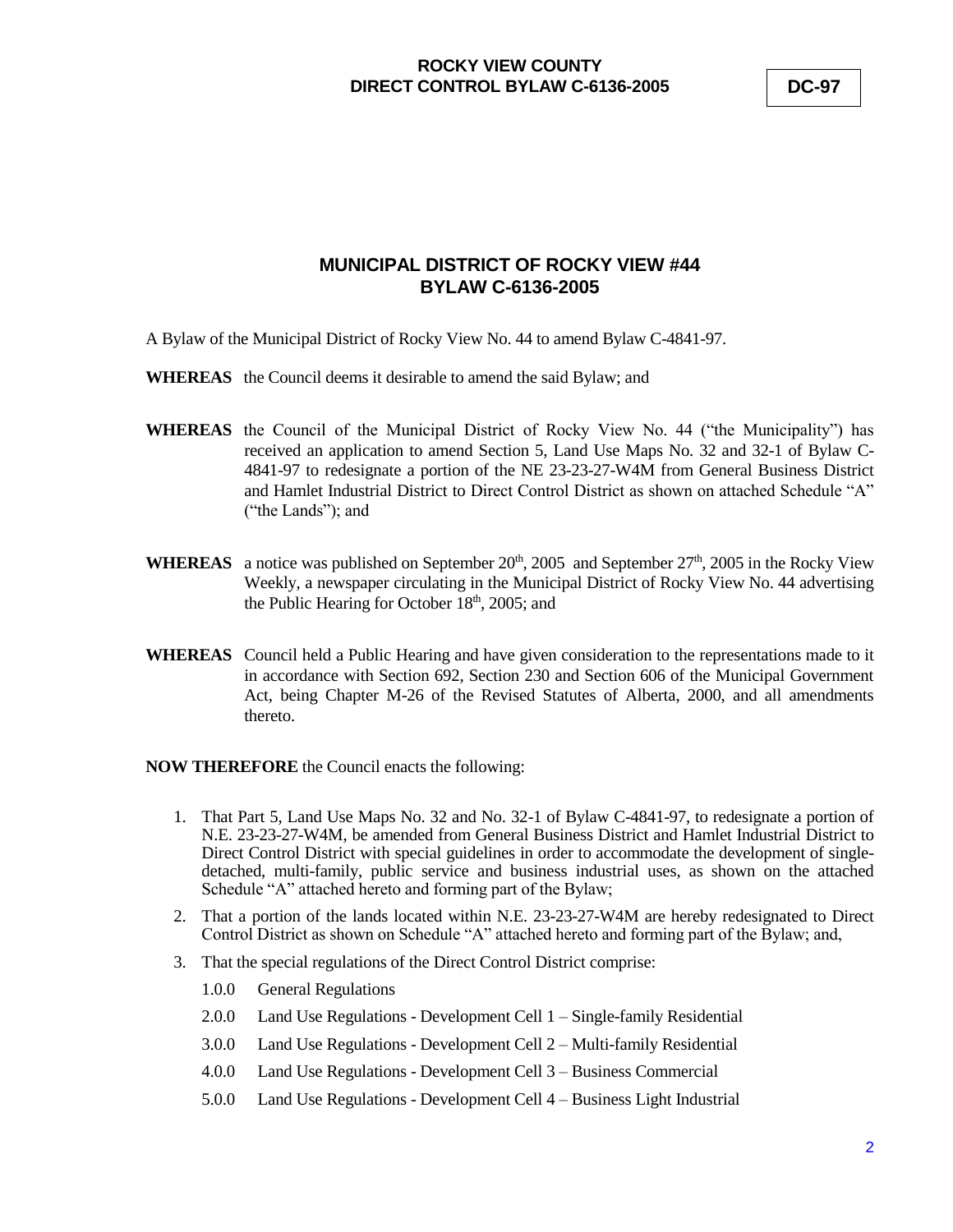- 6.0.0 Land Use Regulations Development Cell 5 Public Services
- 7.0.0 Development Regulations
- 8.0.0 Definitions
- 9.0.0 Implementation

#### **1.0.0. General Regulations**

- 1.1.0. The General Regulations contained within this Section are applicable to the entire Development Area, which includes all development cells.
- 1.2.0. The General Administration (Part Two) and General Regulations (Part Three) as contained in the Land Use Bylaw (C-4841-97) shall apply unless otherwise specified in this Bylaw.
- 1.3.0. That the Development Authority shall be responsible for the issuance of Development Permit(s) for the Lands subject to this Bylaw.
- 1.4.0. For the purposes of this Bylaw, the Lands shall be notionally divided into five Development Cells, the boundaries and descriptions of which shall be more or less as indicated in Schedule "A" attached to and forming part of this bylaw, except otherwise approved by Council.
- 1.5.0. The location, maximum size, and shape of the Development Cells are approximate, and will be determined by a Plan of Survey, in form and substance satisfactory to the Municipality, to be submitted to the Municipality by the Developer as an application for subdivision approval.
- 1.6.0. The Development Authority shall consider and decide on applications for Development Permits all for those uses that are listed as "Uses" by this Bylaw, provided the provisions of Sections 1 and 7 herein are completed in form and substance, satisfactory to the Municipality, except where specifically noted that Council approval is required.
- 1.7.0. Notwithstanding Section 1.6.0, the following listed uses within Residential Development Cells 1- Accessory Buildings, Dwelling, Single Detached, Home-based Business, Type 1 are deemed approved when all other criteria of this Bylaw are met.
- 1.8.0. Notwithstanding Section 1.6.0, the following listed uses within Residential Development Cells 2 - Accessory Buildings, Dwelling, Single Detached, Dwelling, Semi-detached, Home-base Business, Type 1- are deemed approved when all other criteria of this Bylaw are met.
- 1.9.0. In addition to the uses contemplated by Section 2.0.0, 3.0.0, 4.0.0, 5.0.0, 6.0.0 of this Bylaw, the following shall be uses in all Development Cells.
	- a) Roads necessary for access; and
	- b) Utility distribution and collection systems necessary to service the development.
- 1.10.0. All development upon the Lands shall be in accordance with all plans and specifications submitted pursuant to this Bylaw, and all licenses, permits and approvals pertaining to the Lands.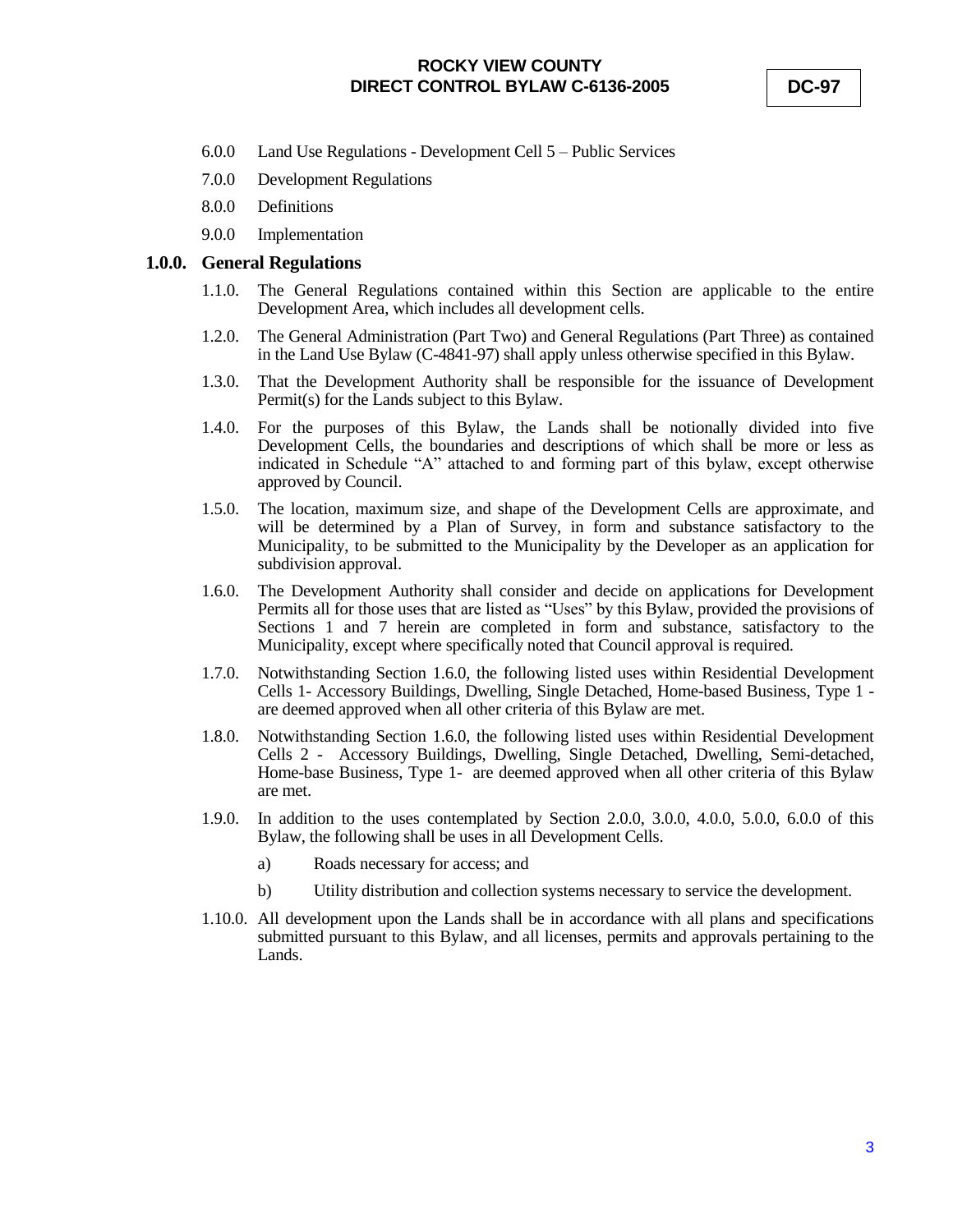### **2.0.0 Land Use Regulations – Development Cell 1 – Single Family Residential**

- 2.1.0 The purpose and intent of this Development Cell is to provide for single family residential development.
- 2.2.0 Uses
	- a) Accessory buildings less than 90.0 sq. m (969.0 sq. ft.) buildings area
	- b) Child care facilities
	- c) Dwelling, single detached
	- d) Dwelling, moved-in
	- e) Home-based Business, Type I
	- f) Kennels, Hobby
	- g) Private Swimming Pools
	- h) Public buildings, uses, utilities and services
	- i) Special care facility
	- j) Signs
	- 2.2.1 Uses for Lot 8, Block 5, Plan 101343
		- a) All uses listed in Section 2.2.0 (Uses)
		- b) Secondary Suite
	- 2.2.2 Uses for Lot 14, Block 1, Plan 1013437
		- a) All uses listed in Section 2.2.0 (Uses)
		- b) Accessory building no greater than 92.9 sq. m (1000.0 sq. ft.)
		- c) Height of buildings:
			- i) Accessory building: 6.01 m (20.0 ft.)
- 2.3.0 Minimum Requirements
	- 2.3.1 *Parcel* Size:
		- (a) unserviced lots: 1,858.0 sq. m (20,000.0 sq. ft.)
		- (b) lots served by a piped water system but not a piped sewer system: 1,858 sq. m (20,000.0 sq. ft.)
		- (c) lots served by a piped sewer system but not a piped water system: 929.0 sq. m (10,000.0 sq. ft. )
		- (d) fully serviced lots:  $800.0$  sq. m  $(8,625.47 \text{ sq. ft.})$
	- 2.3.2 Width of *site*:
		- (a) serviced lot: 13.5 m (44.3 ft.)
		- (b) unserviced lot: 30.5 m (100.0 ft.)
	- 2.3.3 *Yard, Front*:
		- (a)  $6.0 \text{ m} (19.7 \text{ ft.})$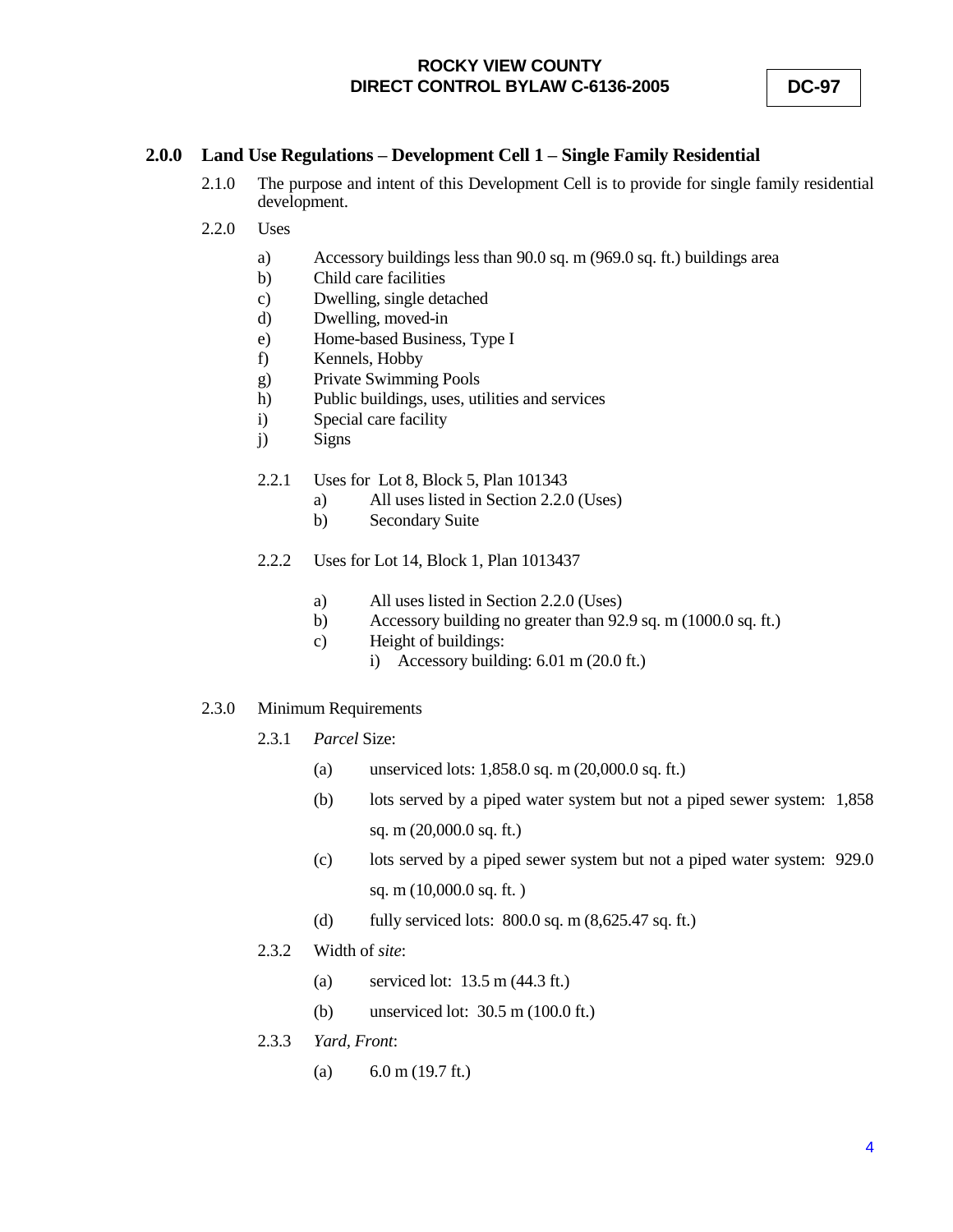**DC-97**

2.3.4 *Yard, Side* - *site*s with lanes:

#### a) *principal building*

- i) street side of corner site: 3.0 m (9.8 ft.)
- ii) all other sites:  $1.5 \text{ m}$  (5.0 ft.)
- b) *accessory building*s
	- i) street side of a corner site: 3.0 m (9.8 ft.)
	- ii) all other sites:  $0.6$  m  $(2.0$  ft.)

### 2.3.5 *Yard, Side* - *site*s without lanes:

- a) *principal building*s
	- i) unobstructed yard, side: 3.0 m (9.8 ft.), the other 1.5 m (5.0 ft.) (No extensions – See Section 2.5.1)
	- ii) street side of a corner site: 3.0 m (9.8 ft.)
	- iii) notwithstanding section 2.3.5 a), i), Lot 9, Block 1, Plan 1013437 within NE 23-23-27-W4M is permitted an unobstructed yard, side: 2.69 m (8.83 ft), the other 1.5 m (5.0 ft.)
	- iii) notwithstanding section 2.3.5, Lot 11, Block 3, Plan 1013437 within NE-1/4-23-23-27-W04M is permitted one setback to be a minimum of 1.09 metres (3.58 feet), in order to allow an existing dwelling to remain.
- b) *accessory building*s
	- i) street side of a corner site: 3.0 m (9.8 ft.)
	- ii) all other sites:  $0.6$  m  $(2.0 \text{ ft.})$
- 2.3.6 *Yard, Rear*:
	- a) *principal building*s: 8.0 m (26.2 ft.)
	- b) *accessory building*s:
		- i) site with lane:  $1.0 \text{ m}$  (3.3 ft.)
		- ii) site without lane: 1.0 m (3.3 ft.)
- 2.3.7 Habitable ground *floor area* (excludes basement):
	- a) 90.0 sq. m (968.8 sq. ft.), single storey dwelling
	- b) 90.0 sq. m (968.8 sq. ft.), being the combined area of any two levels of a split level dwelling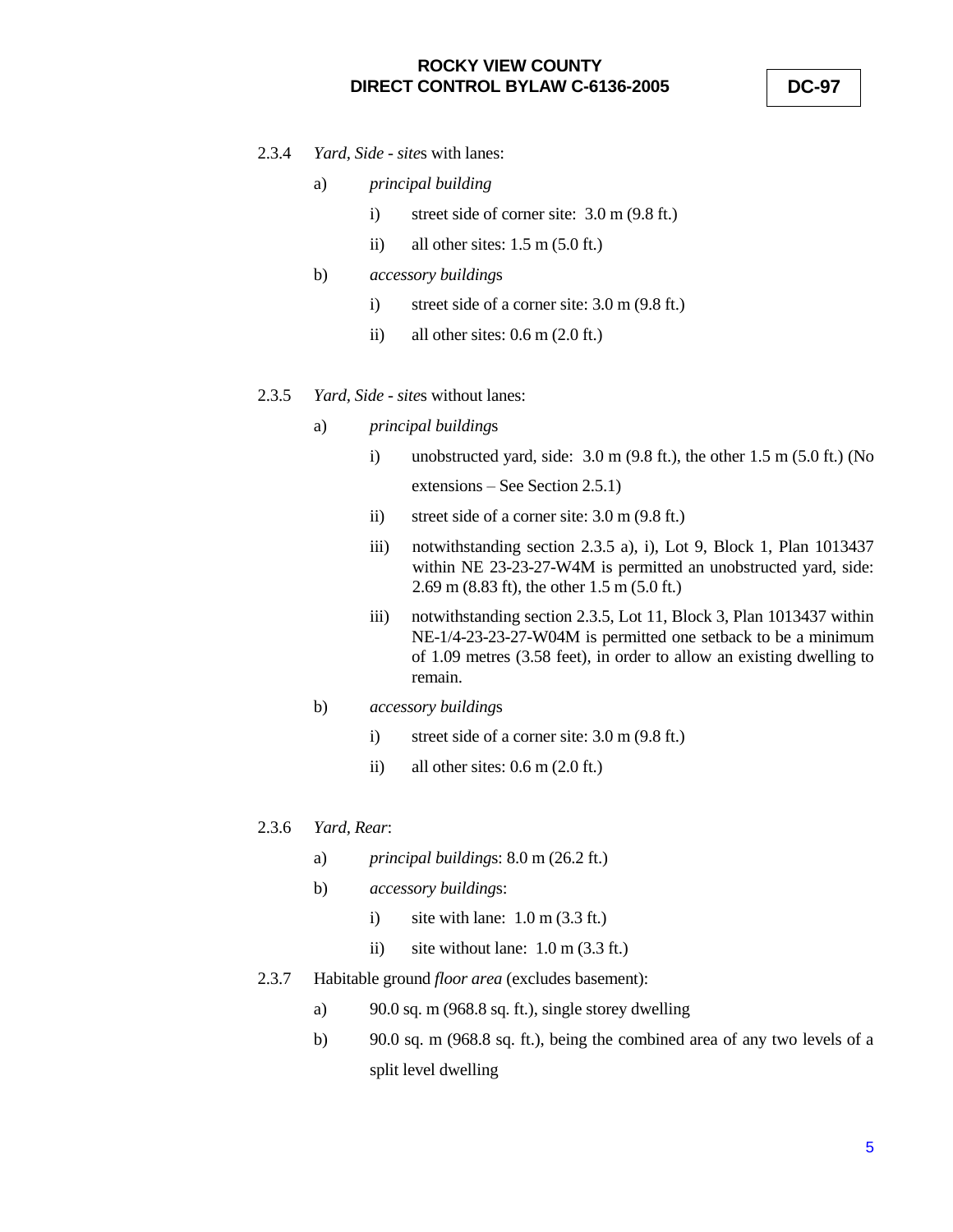- c) 55.74 sq. m (600.0 sq. ft.) main floor area, plus 55.74 sq. m (600.0 sq. ft.) second floor area, two storey dwelling
- d) 74.0 sq. m (796.6 sq. ft.) split level or bi-level main floor area, plus 18.0 sq. m (193.8 sq. ft.) second floor area, two storey dwelling.
- e) 90.0 sq. m (968.8 sq. ft.) main floor for a dwelling, moved-in.
- 2.4.0 Maximum Requirements
	- 2.4.1 *Site coverage*:
		- a) principal building: 35% of the lot
	- 2.4.2 Height of *building*s:
		- a) principal building: 10.0 m (32.8 ft.)
		- b) accessory building: 5.5 m (18.0 ft.)
	- 2.4.3 Dwellings per lot is one.
	- 2.4.4 Total building area for all accessory buildings 90.0 sq. m (969.0 sq. ft.)
	- 2.4.5 Number of accessory buildings 2
- 2.5.0 Special Regulations
	- 2.5.1 With respect to Sections 2.3.4 and 2.3.5, there shall be no side yard extensions into the defined minimum required setback. Section 38 of the Land Use Bylaw, which provides for cantilever extensions, is not applicable under this Direct Control District.
	- 2.5.2 Accessory Buildings are not permitted within the Front Yard of any Dwelling Unit.
	- 2.5.3 The driveway connecting a garage (attached or detached) to a public road shall be a minimum length of 6.5 m (21.33 ft) when measured from the back of a curb or back of sidewalk.

### **3.0.0 Land Use Regulations – Development Cell 2 – Multi-Family Residential**

- 3.1.0 The purpose and intent of this Development Cell is to allow for medium density residential development.
- 3.2.0 Uses
	- a) Dwelling, Semi-detached
	- b) Dwelling, Single-detached
	- c) Accessory Buildings
	- d) Home-Based Business, Type I
	- e) Signs
- 3.3.0 Minimum Requirements
	- 3.3.1 Maximum parcel size shall be 1.62 ha (4.0 ac)
	- 3.3.2 Yard, Front: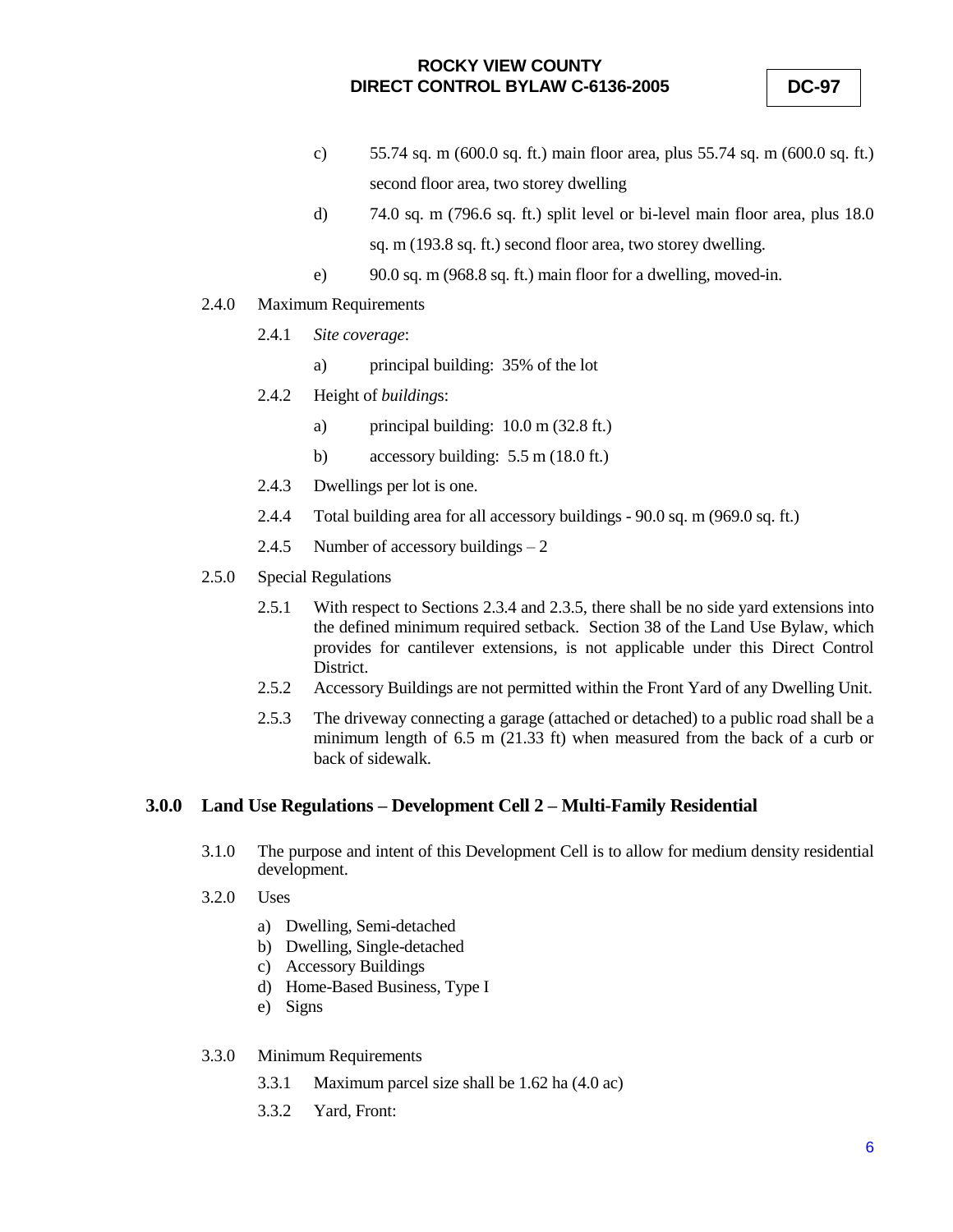- a) 5.0 m (16.40 ft)
- 3.3.3 Yard, Side:
	- a) Principal buildings:
		- i) 3.0 m (9.8 ft) one unobstructed yard, side, the other 1.52 m (5.0 ft) (No extensions – See Section 3.5.1)
		- ii) Zero setback where a fire separation is built on a bareland condominium unit property line which separates units within a semi-detached building
	- b) Accessory buildings:
		- i) Unobstructed 0.6 m (2.0 ft)
- 3.3.4 Yard, Rear:
	- a) Principal building:
		- i) 5.0 m (16.4 ft)
	- b) Accessory building:
		- i) 1.0 m (3.3 ft)
- 3.3.5 Minimum off-street parking: 2 per dwelling unit, which includes a minimum of 1 covered parking stall per dwelling unit.
- 3.4.0 Maximum Requirements
	- 3.4.1 Site coverage:
		- a) principal buildings: 40% of the lot area
		- b) accessory building: 10% of the lot area
	- 3.4.2 Height of buildings:
		- a) principal building: 12.0 m (39.4 ft)
		- b) accessory building: 6.0 m (19.6 ft)
	- 3.4.3 Density: 10 units per gross acre
	- 3.4.4 Dwelling units per lot: 2
	- 3.4.5 Accessory units per lot: 2
- 3.5.0 Special Regulations
	- 3.5.1 With respect to Section 3.3.3, there shall be no side yard extensions into the defined minimum required setback. Section 38 of the Land Use Bylaw, which provides for cantilever extensions, is not applicable under this Direct Control District.
	- 3.5.2 Accessory Buildings are not permitted within the Front Yard of any Dwelling Unit.
	- 3.5.3 The driveway connecting a garage (attached or detached) to a public road shall be a minimum length of 6.5 m (21.33 ft) when measured from the back of a curb or back of sidewalk.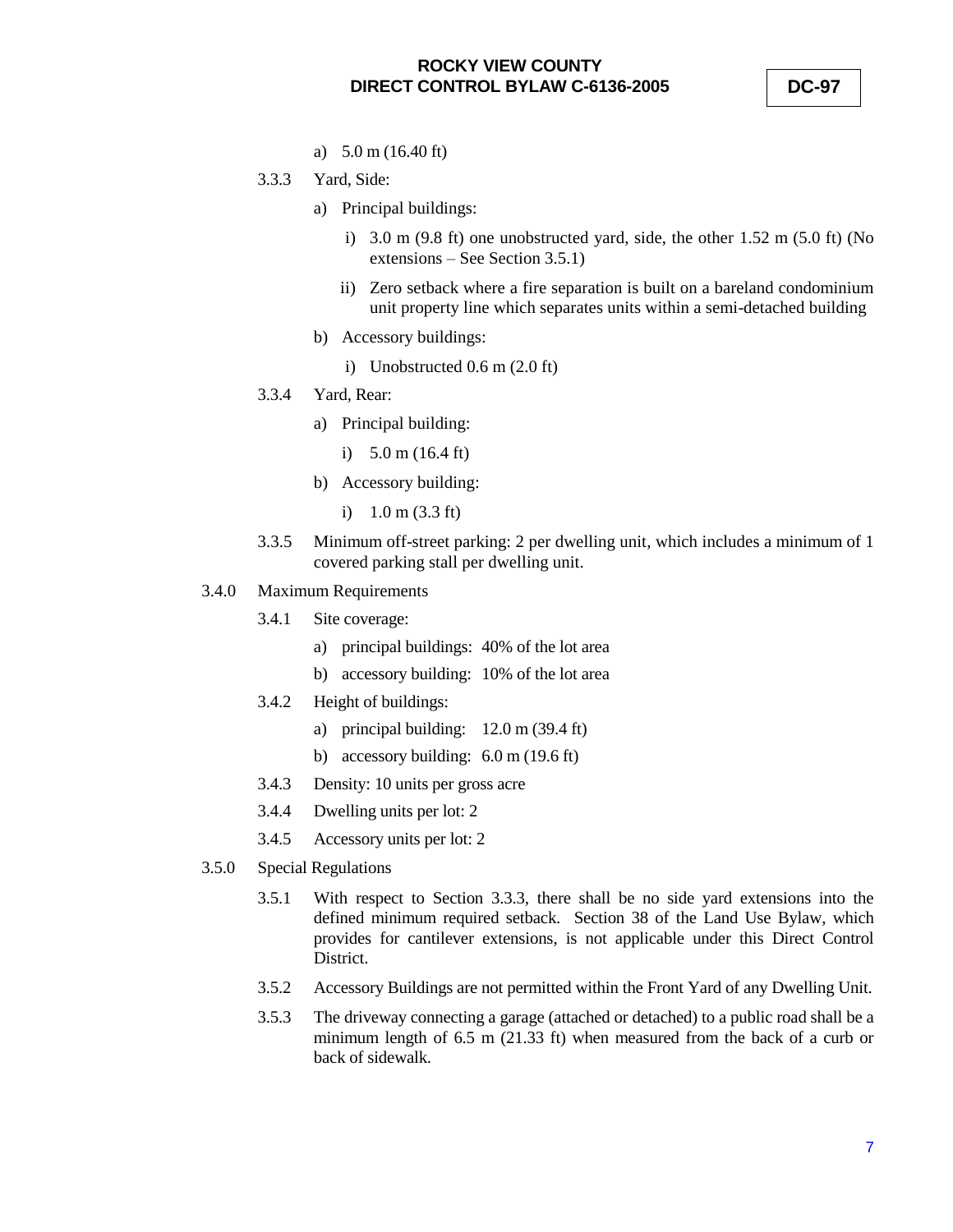### **4.0.0 Land Use Regulations – Development Cell 3 – Business Commercial**

- 4.1.0 The purpose and intent of this Development Cell is to provide for a range of commercial business uses, which provide goods and services to the local area, are compatible with each other, and do not adversely affect the surrounding land uses.
- 4.2.0 Uses
	- a) Animal Health Care Services
	- b) Automotive Equipment and Vehicle Services
	- c) Commercial Communication Facilities Type "A", Type "B"
	- d) Drinking Establishment
	- e) One Dwelling Unit accessory to the principal business use
	- f) Garden Centre
	- g) Health Care Services
	- h) Indoor Participant Recreation Services
	- i) Light Manufacturing
	- j) Personal Service Business
	- k) Office
	- l) Religious Assembly
	- m) Restaurants
	- n) Retail Store
	- o) Warehouse
	- p) Wholesale Outlet
	- q) Signs

#### 4.3.0 Minimum and Maximum Requirements

- 4.3.1 Maximum parcel size shall be 0.4 ha (1.0 ac)
- 4.3.2 Yard, Front:
	- a) 6.0 m (19.7 ft.) from any road
	- b) 10.0 m (32.8 ft.) from Township Road 234
- 4.3.3 Yard, Side:
	- a) 10.0 m (32.8 ft.) from Township Road 234
	- b) 6.0 m (19.7 ft.) all other
- 4.3.4 Yard, Rear:
	- a) 6.0 m (19.7 ft.) from any road
	- b) 10.0 m (32.8 ft.) from Township Road 234
- 4.3.5 Maximum Building Height shall be 12 m (39.4 ft.)
- 4.3.6 Maximum Height of Fence: 1.8 m (6.0 ft.)
- 4.3.7 Maximum building coverage for principal and accessory buildings: 50% of the lot.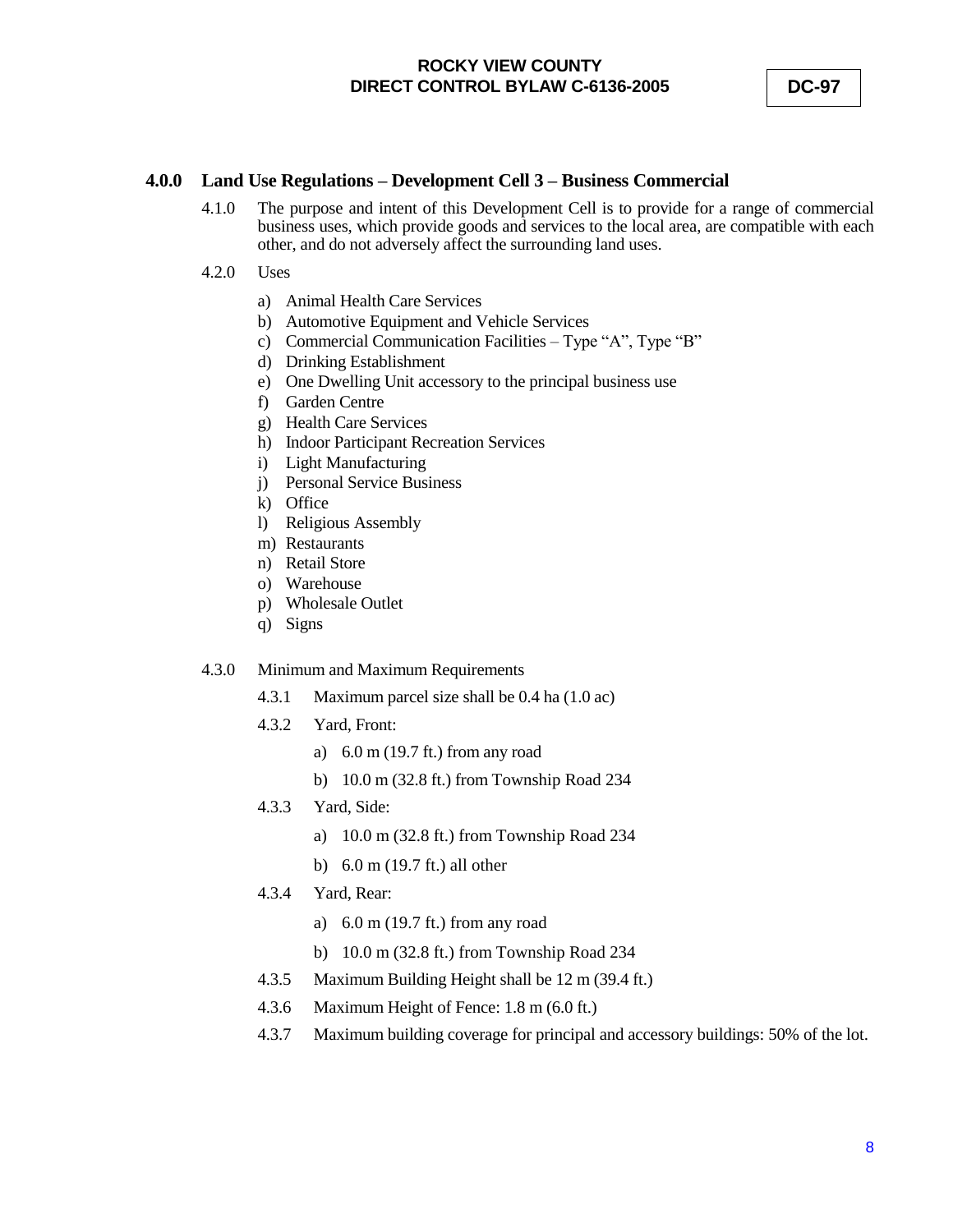- 4.4.0 Landscaping and Screening Requirements
	- 4.4.1 Pursuant to Section 7.2.1 of this bylaw, landscaping shall be provided in accordance with a Landscape Plan, to be submitted to the Municipality upon application for a Development Permit.
	- 4.4.2 A minimum of ten (10) percent of the site area shall be landscaped. Buildings in excess of one story in height shall provide an additional two (2) percent of the gross site area in landscaping for each story over one story in height.
	- 4.4.3 All lots abutting a Hamlet Residential (1) District, Hamlet Residential (2) District and Public Services District shall be required to provide an opaque fence, a minimum of 1.8 m (6.0 ft) high, which will act as a visual barrier.

#### **5.0.0 Land Use Regulations – Development Cell 4 – Business Light Industrial**

- 5.1.0 The purpose and intent of this Development Cell is to provide for a range of business / light industrial uses, which are compatible with each other and do not adversely affect the surrounding land uses.
- 5.2.0 Uses
	- a) Agricultural Support Services
	- b) Animal Health Care Services
	- c) Auctioneering Services
	- d) Automotive Equipment and Vehicle Services
	- e) Cemetery and Interment Services
	- f) Commercial Communication Facilities Type "A", Type "B"
	- g) One Dwelling Unit accessory to the principal business use
	- h) Garden Center
	- i) General Industry Type 1
	- j) Indoor Participant Recreation Services
	- k) Mini Storage
	- l) Offices
	- m) Outdoor Participant Recreation Services
	- n) Recreational Vehicle Storage
	- o) Warehouse
	- p) Wholesale Outlet
	- q) Signs

#### 5.3.0 Minimum and Maximum Requirements

- 5.3.1 Maximum parcel size shall be 2.0 ha (4.94 ac)
- 5.3.2 Yard, Front:
	- a) 6.0 m (19.7 ft.) from any road
	- b) 10.0 m (32.8 ft.) from Township Road 234
- 5.3.3 Yard, Side:
	- a) 10.0 m (32.8 ft.) from Township Road 234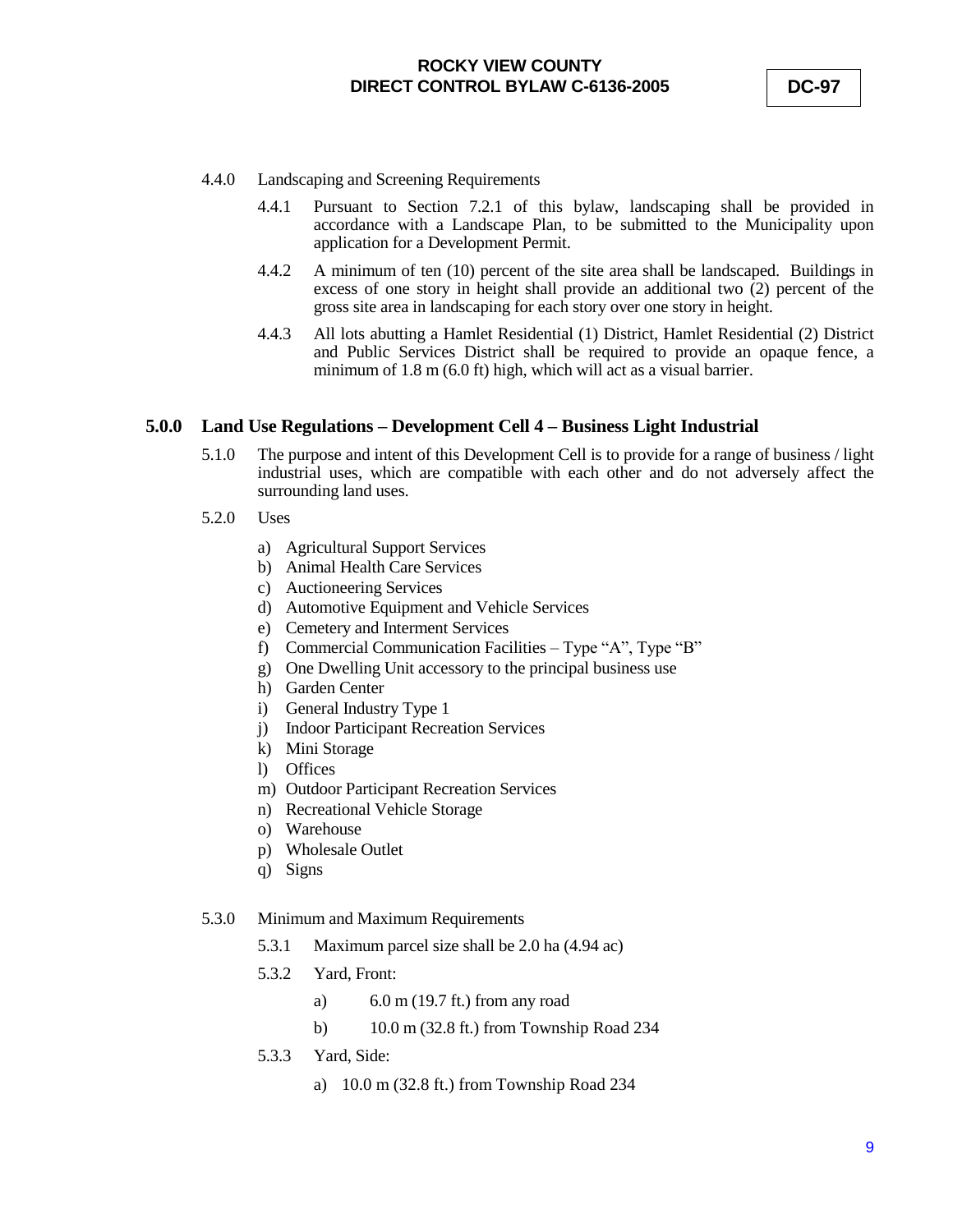**DC-97**

- b) 6.0 m (19.7 ft.) all other
- 5.3.4 Yard, Rear:
	- a) 10.0 m (32.8 ft.) from Township Road 234
	- b) 6.0 m (19.7 ft.) all other
- 5.3.5 Maximum Building Height shall be 12 m (39.4 ft.)
- 5.3.6 Maximum Height of Fence: 2.4 m (8.0 ft.)
- 5.3.7 Maximum building coverage for principal and accessory buildings: 40% of the lot.
- 5.3.8 Landscaping and Screening Requirements
	- a) Pursuant to Section 7.2.1 of this bylaw, landscaping shall be provided in accordance with a Landscape Plan. to be submitted to the Municipality upon application for a Development Permit.
	- b) Buildings less than 6 metres in height shall provide a minimum landscaped site area of five (5) percent. Buildings greater than 6 metres in height shall provide a minimum landscaped site area of seven (7) percent.

#### **6.0.0 Land Use Regulations – Development Cell 5 – Public Services**

- 6.1.0 The purpose and intent of this Development Cell is to provide for a range of institutional, educational, and recreational uses.
- 6.2.0 General Regulations
	- 6.2.1 Section 59 Public Services District (PS) of Land Use Bylaw C-4841-97 are applicable to this Development Cell unless otherwise stated in this Bylaw.

### **7.0.0 Development Regulations**

- 7.1.0 No subdivision shall be endorsed, and no Development or Building Permits shall be issued for any purpose, until:
	- 7.1.1 The Owner has prepared a Stormwater Management Plan prepared by a qualified Professional Engineer licensed to practice in the Province of Alberta in a form and substance satisfactory to the Municipality, and which shows that the development will not adversely affect the adjacent lands and/or highways.
	- 7.1.2 The Owner has submitted a Construction Management Plan completed by a qualified professional engineer licensed to practice in the Province of Alberta, satisfactory to the Municipality, which details amongst other items, erosion, dust and noise control measures and stormwater management during construction.
	- 7.1.3 A Final Grading Plan shall be prepared, to the satisfaction of the Municipality, prior to endorsement of any development cell for registration.
	- 7.1.4 All applications for development and building approval within the grading plan area shall, as a condition of approval, submit "grade verification" to the Municipality. Grade verification shall be prepared by a qualified professional and verify that the elevations at the bottom of footing and main floor are in compliance with finished grades identified in the Final Grading Plan.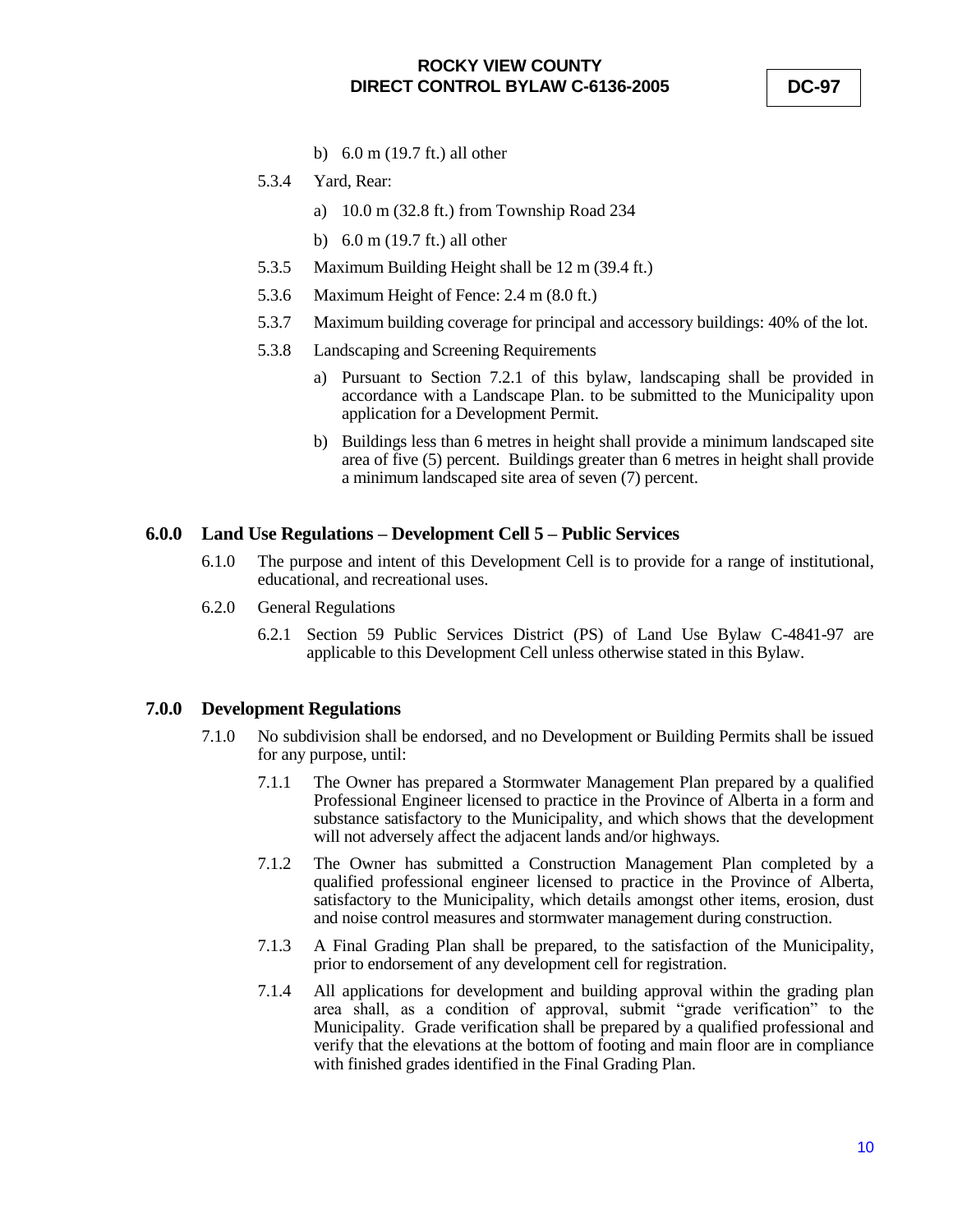7.1.5 Pedestrian access to the lands from the west via a walkway, as per the Langdon East Conceptual Scheme, is constructed at the sole expense of the Owner, and to the satisfaction of the Municipality.

#### 7.2.0 Development and Building Standards

- 7.2.1 Landscaping
	- a) Landscaping shall be provided in accordance with a Landscape Plan, to be submitted to the Municipality upon application for a Development Permit. The Landscape Plan shall identify the location, type, and extent of all landscaping proposed for the lands. Within this landscaped area, there shall be a minimum of one (1) tree for every 50 square m (538.2 square feet), a combination of deciduous trees with a minimum caliper of 2.5 inches, and coniferous trees with a minimum height of 5 feet.
	- b) The Landscape Plan contemplated herein shall identify the location and extent of the landscaping areas, the plant material proposed, and the methods of irrigation and maintenance of landscaped areas.
- 7.2.2 Controlled Appearance
	- a) Parking and loading facilities, where proposed, shall be provided for in accordance with the requirements of the Land Use Bylaw, except that parking shall be screened and/or integrated into building architecture and/or landscaped pursuant to 7.2.1 above. Parking shall not be permitted within any minimum setback area.
	- b) Signage shall be considered concurrently with a Development Permit application, may be integrated into building architecture, and shall be consistent with the overall development theme.
	- c) Lighting shall be located, oriented and shielded to prevent adverse affects on adjacent properties.
		- 7.2.2.1 The design, character, and appearance of any buildings, structures, or signs proposed to be erected or located on the lands must be acceptable to the Development Authority, having due regard to:
			- a) the compatibility with and the effect on adjacent properties and the surrounding area.
		- 7.2.2.2 Building form should be consistent with the following:
			- a) building materials should reflect the architectural heritage of the surrounding rural landscape by emphasizing natural textures and/or original and historic building materials;
			- b) building massing should present a profile that is more horizontal than vertical, to reflect the traditional rural building forms associated with agricultural communities; and
			- c) roof forms should be sloped and accented with, for example, the use of cupolas or dormers and constructed of historic and/or natural materials.
- 7.3.0 Performance Standards
	- 7.3.1 No use within any building or structure on the lands shall cause or create air contaminants, visible emissions or particulate emissions beyond the building that contains them.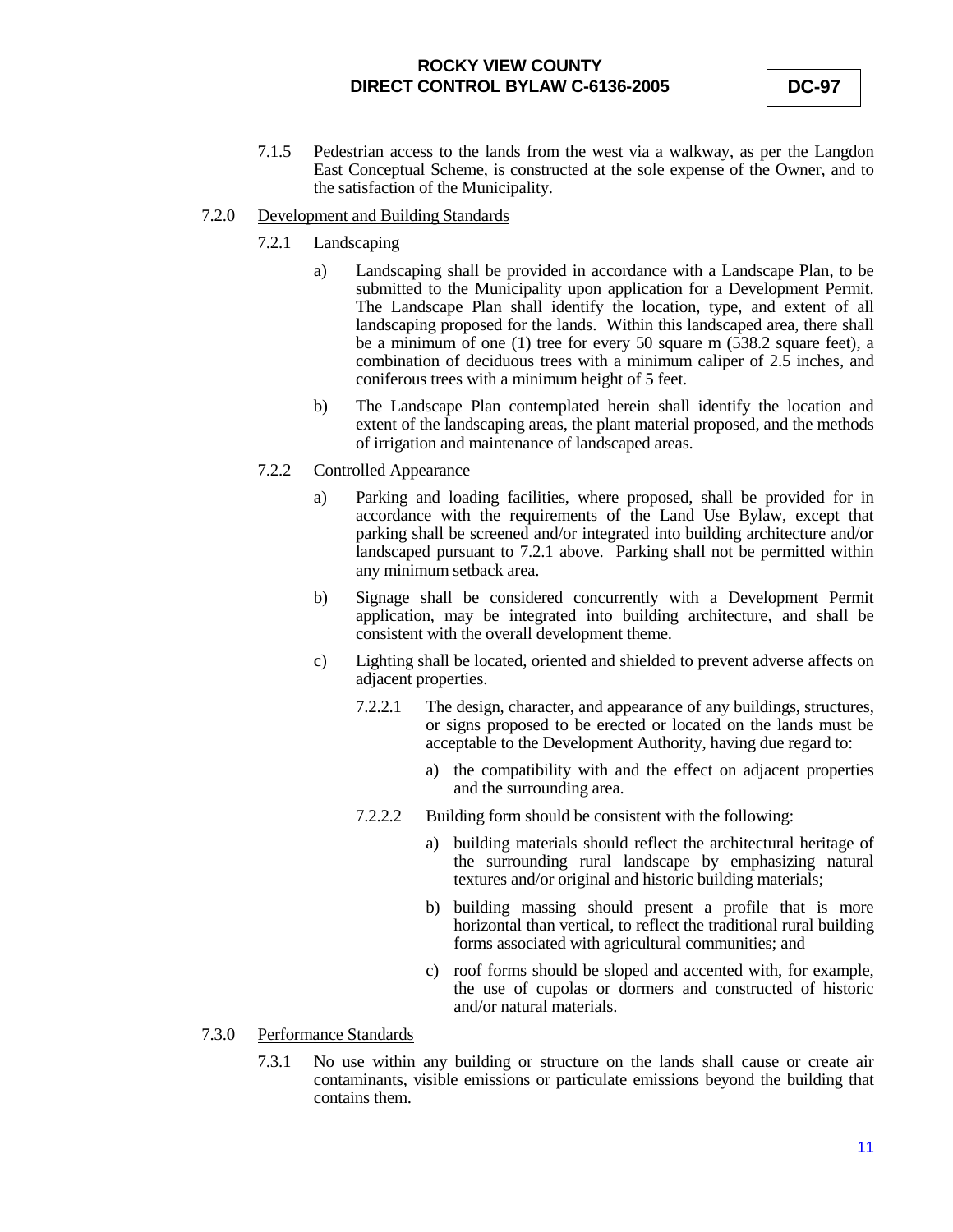- 7.3.2 No use or operation within a building shall cause or create the emission of odorous matter or vapour beyond the building that contains the use or operation.
- 7.3.3 No use or operation on the lands or within a building shall cause or create the emission of toxic matter beyond the lands or the building that contains it. The handling, storage and disposal of any toxic or hazardous materials or waste shall be in accordance with the regulations of any government authority having jurisdiction.
- 7.3.4 Garbage and waste material shall be stored in weatherproof and animal-proof containers. Such containers shall be located within buildings or adjacent to the side or rear of buildings, and shall be screened from view by all adjacent properties and roadways, all to the satisfaction of the Development Authority.
- 7.3.5 Signage shall be considered concurrently with a Development Permit application for each building, shall be integrated into the site and building architecture, and be consistent with the overall development of the lands.
- 7.3.6 Uses and operations on the site that handle, store or utilize products which may be hazardous due to their corrosive, poisonous, flammable, or explosive characteristics, shall comply with the applicable fire regulations of the Municipality, or the regulations of any other government authority having jurisdiction, and in accordance with any hazardous materials or emergency management plan that may be required by the Municipality, and as defined in a Development Permit.
- 7.3.7 Fire protection measures shall be provided as may be required by the Municipality and included in a Development Permit.

### **8.0.0 Definitions**

- 8.1.0 "**Development Cell**" means an area of land containing uses as defined and prescribed by this Bylaw.
- 8.2.0 "**Final Grading Plan**" establishes the following:
	- a) All grades, existing and proposed, for the area proposed for subdivision;
	- b) All cut and fill areas for the area proposed for subdivisions;
	- c) Maximum and minimum bottom of footing elevations for developments within the area proposed for subdivision;
	- d) Maximum and minimum main floor elevations for development within the area proposed for subdivision;
	- e) Final elevations for all corners of lots proposed for subdivision and final elevations adjacent to all walls for developments within the area proposed for subdivision; and,
	- f) Any other matter deemed appropriate by the Municipality.
- 8.3.0 "**Garden Centre**" a development where the growing, cultivation, storage, distribution, and retail of plants and related goods are carried out primarily within an enclosed building.
- 8.4.0 "**Grade Verification**" refers to verification that is prepared by a qualified professional for a building and/or structure under construction within a development area. The grade verification identifies the elevation at the bottom of footing and at the main floor relative to geodetic elevations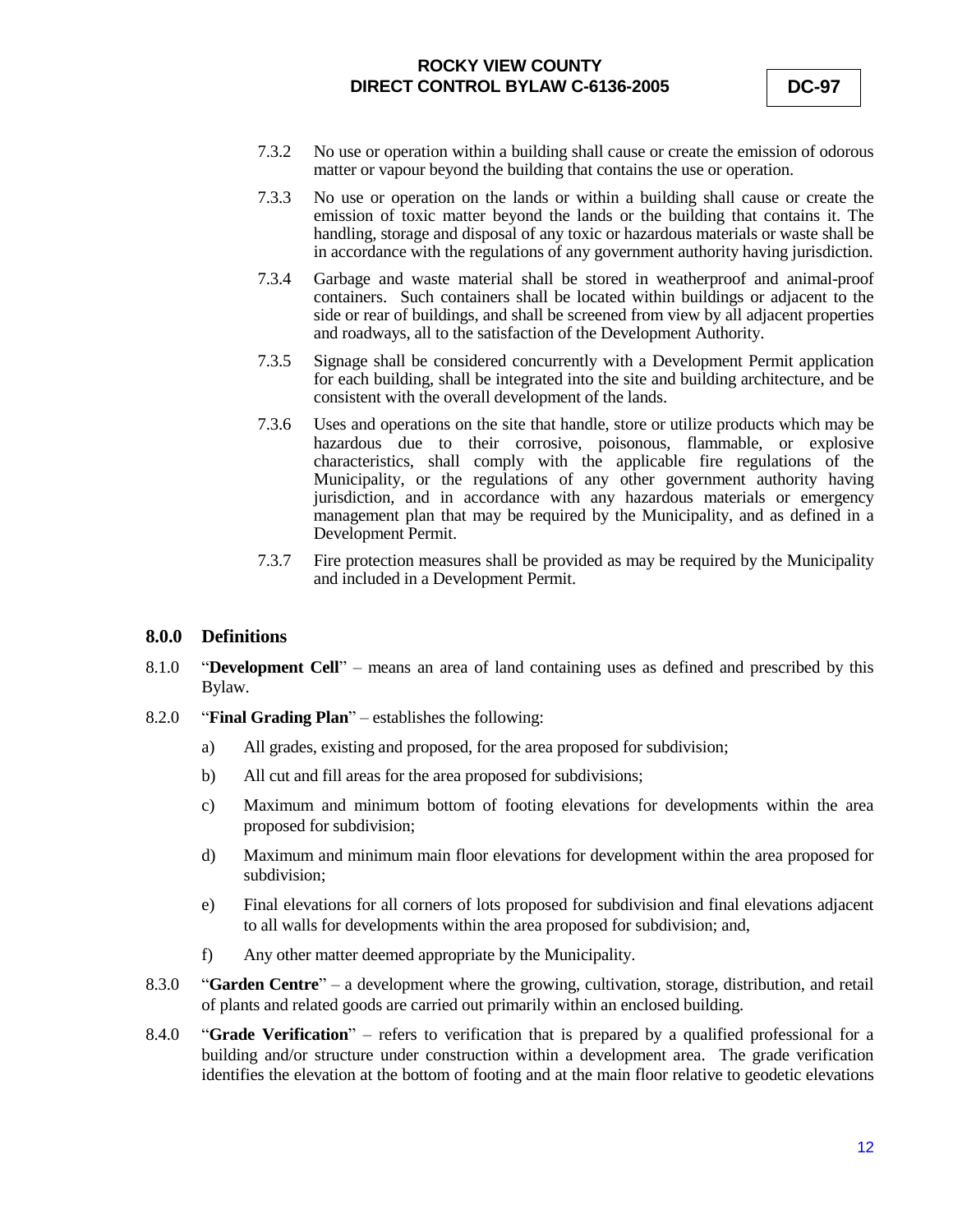established in an adopted grading plan and verifying that these elevations are in conformity to the adopted grading plan.

- 8.5.0 "**Light Manufacturing**" a development where the manufacturing, fabricating, processing, assembly, production or packaging of materials, goods or products are carried out primarily within an enclosed building, which do not cause or create air contaminants, visible and particulate emissions, odorous matter, noise or matter beyond the building that contains the use or operation.
- 8.6.0 "**Mini Storage**" a building that includes cubical space that can be leased or rented by the public for the storage of goods, products, or equipment.
- 8.7.0 "**Recreational Vehicle Storage**" an area that includes space that can be leased or rented by the public for the storage of recreational vehicles that are operational and in good repair.
- 8.8.0 "**Secondary Suite**" *–* means a subordinate *dwelling unit* with a maximum area of 110.00 sq. m. (1184.00 sq.ft.) which is created within the principal *Dwelling, Single Detached,* where both *dwelling units* are located on the same parcel.
- 8.9.0 "**Wholesale Outlet**" a development where the storage, distribution, and sale of goods in large quantities / bulk to retailers, not individual consumers, are carried out primarily within an enclosed building.
- 8.10.0 Terms not defined above have the same meaning as defined in Section 8.0.0 of Land Use Bylaw C-4841-97.

### **9.0.0 Implementation**

9.1.0 The bylaw comes into effect upon the date of its third and final reading.

## **DIVISION 4 File: 03223004 - 2003-RV-109**

First reading passed in open Council, assembled in the City of Calgary, in the Province of Alberta, on September  $13<sup>th</sup>$ , 2005, on a motion by Councillor Habberfield.

Second reading passed in open Council, assembled in the City of Calgary, in the Province of Alberta, on Tuesday, October 18, 2005, on a motion by Councillor Habberfield.

Third and final reading passed in open Council, assembled in the City of Calgary, in the Province of Alberta, on Tuesday, October 18, 2005, on a motion by Councillor Goode.

\_\_\_\_\_\_\_\_\_\_\_\_\_\_\_\_\_\_\_\_\_\_\_\_\_\_\_\_\_\_\_\_ \_\_\_\_\_\_\_\_\_\_\_\_\_\_\_\_\_\_\_\_\_\_\_\_\_\_\_\_\_\_\_\_ REEVE OR DEPUTY REEVE MUNICIPAL SECRETARY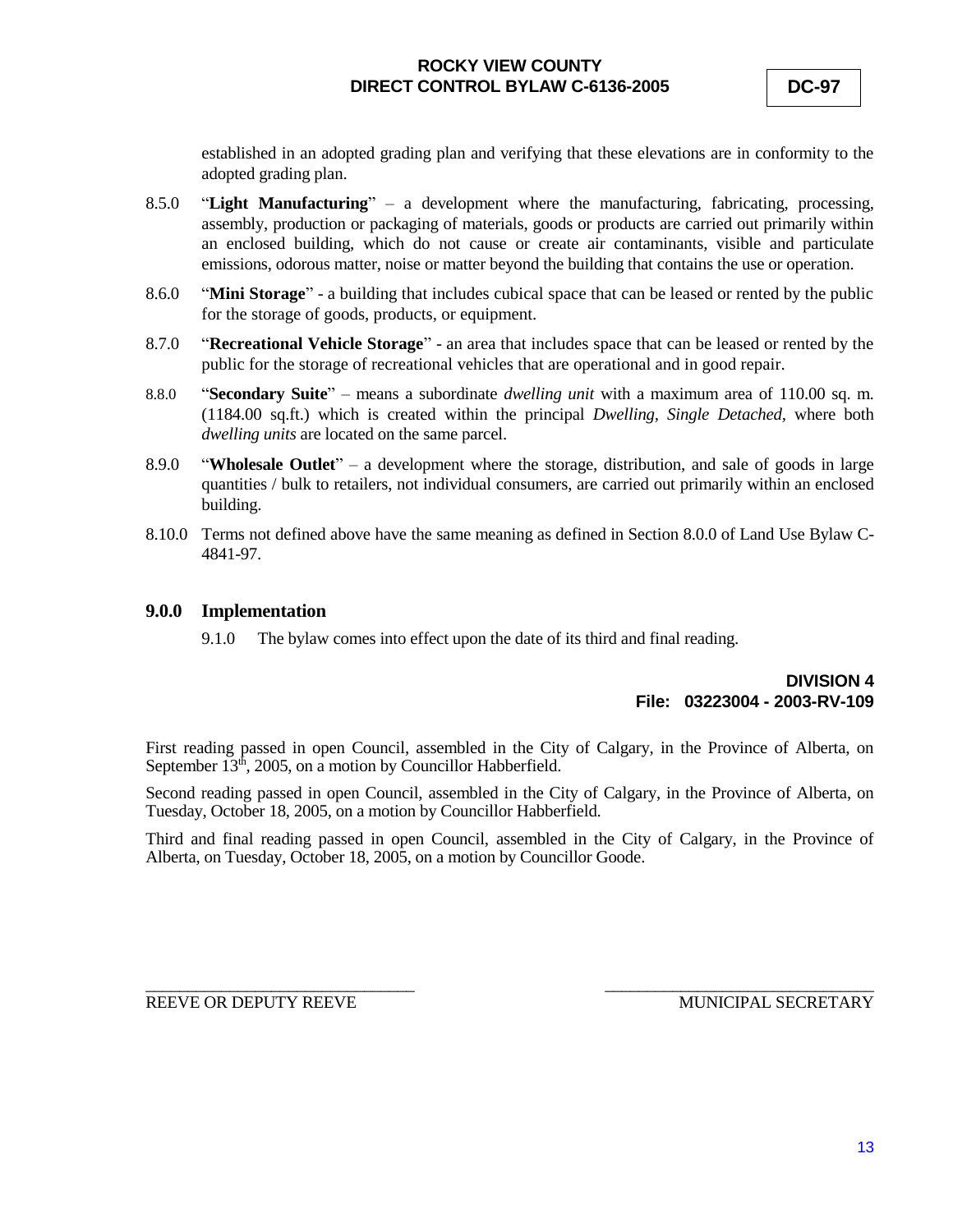